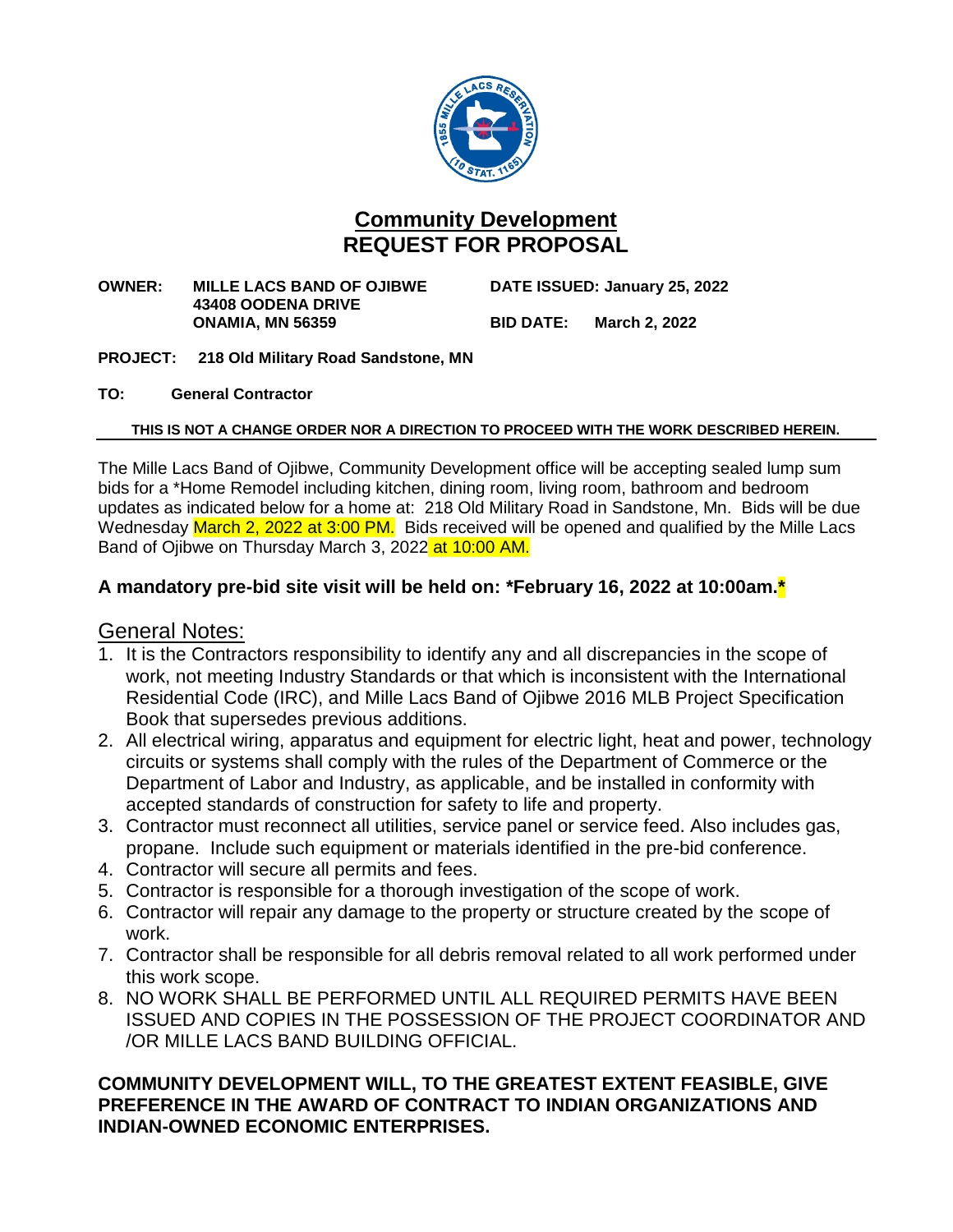# Work Scope:

# KITCHEN AREA

- 1. Remove all kitchen cabinets and countertops. Dispose of properly.
- 2. Remove the dishwasher and cap all water / drain lines, etc… Do not include a replacement dishwasher.
- 3. Remove the kitchen flooring and replace all kitchen flooring and dining room flooring with vinyl plank. Include substrate repairs under removed cabinet footprint at new floor. All new base in white.
- 4. Provide and **install new custom grade cabinets** and countertops complete with hardware. Include site visit and meeting with Cabinet Manufacturer (millwork provider).
- 5. Provide and install new kitchen sink with new faucets and drain lines.
- 6. Remove old decorative vinyl border in kitchen and all areas of the home. Make necessary wall repairs and include new paint and all labor for walls and ceiling. Entire interior of home gets repainted.
- 7. Provide, replace and install the window blinds in the kitchen.
- 8. Provide and install new base throughout the entire kitchen and home.
- 9. Remove old bi-fold door hardware at pantry area. Patch and finish.
- 10. Provide and install (2) new kitchen lights.
- 11. Remove and dispose of all appliances. Fridge, range, dishwasher. Provide and install new fridge and range. No new dishwasher.

# DINING ROOM

 12. Remove old flooring and prep floors for new Vinyl Plank flooring to be provided and installed.

 13. Prep all walls and ceilings for paint. Provide and paint all walls and ceilings up to and including the garage man door and to the utility door at back of laundry area. Paint the exterior window trim white and replace blinds with horizontal, aluminum blinds.

# FAMILY/TV ROOM

- 14. Protect the floor with brown paper or appropriate drop clothes.
- 15. Repair walls and ceiling. Provide and paint complete.

16. Paint the interior of the exterior window trim white and provide and install new horizontal, aluminum blinds.

17. Remove the baseboard throughout the entire home and replace with painted or prefinished white.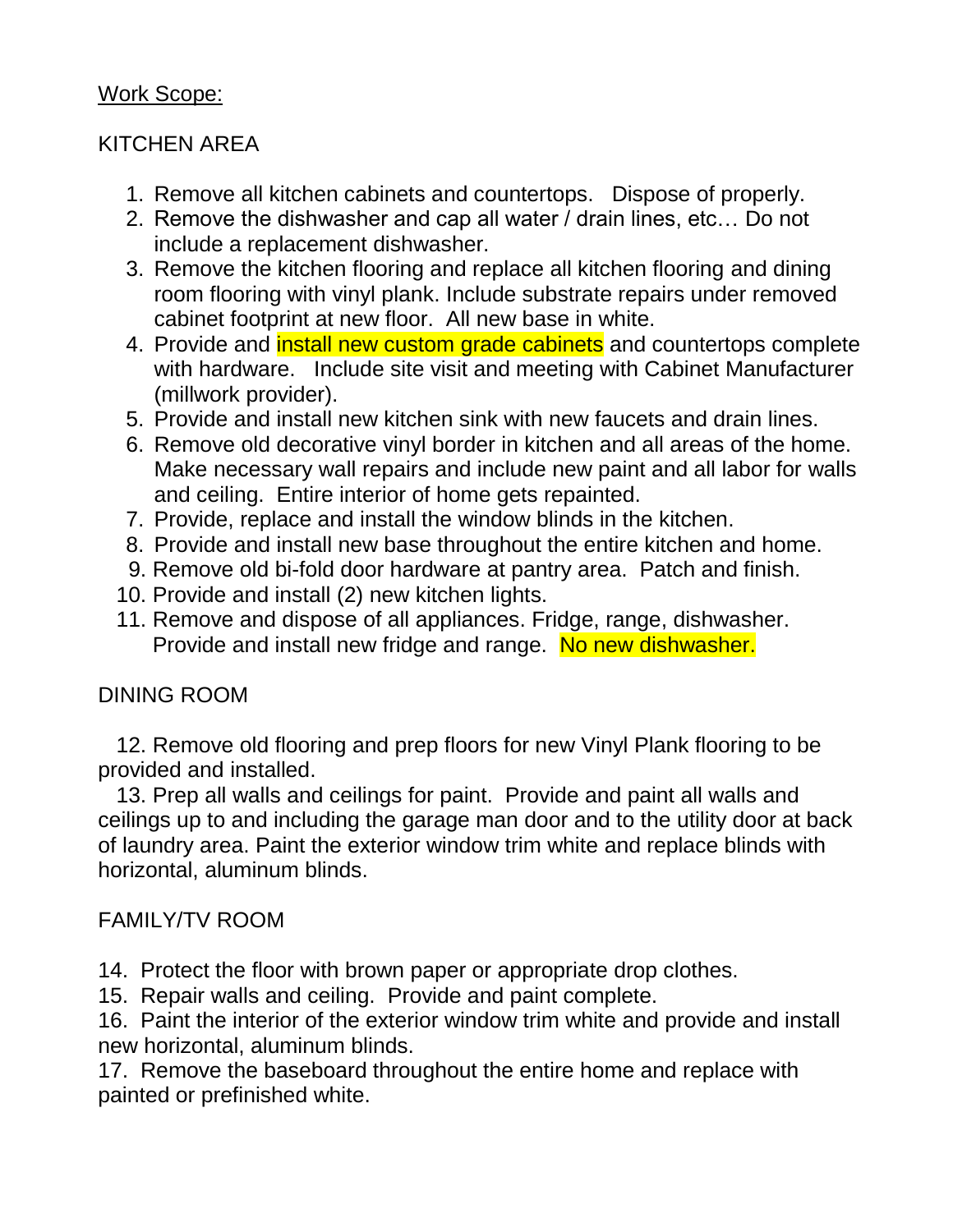19. Remove old front door and replace with a new door that is machined with (2) holes for a dead bolt and a knob. Provide new deadbolt, knobs and locks and keys. Same key will open all exterior door locks.

20. Keyed to match the new hardware and knobs at garage door service entrance that are provided and installed by contractor.

# BEDROOM HALLWAY

21. Prep and repair walls and ceilings. Provide paint and painting labor for same walls and ceiling.

22. Remove the base moulding and replace with pre-finished or painted white base.

# BATHROOM

23. Plumbing includes remove old sink and faucets in sink and shower. Provide and install new fixtures, toilet, sink and faucet, shower faucet and shower head. 24. Remove and dispose of old mirror. Provide new rectangular framed bathroom mirror and installation.

25. Add a duplex outlet (convenience outlet) near the shelving unit adjacent toilet area. Remove old and provide and install new light strip.

26. Remove old vanity, sink and faucets. Provide and install all new.

27. Tear out existing bathroom flooring. Repair subfloor to accept new flooring. Provide and install new bathroom flooring as per spec book.

28. Repair the walls above the shower surround and prep for paint. Walls must be primed with appropriate primer prior to painting. Paint entire bathroom. 29. Remove and dispose of old toilet and provide, install new. New shut off

valve.

30. Remove and replace the rusted floor vent for HVAC.

# 1st BEDROOM IN HALLWAY

31. Provide and install a new pre-hung closet door and frame complete to fit the opening. Provide pre-finished or include finishing or painting the door and frame. Include door complete and install labor.

32. Remove and dispose of existing carpet. Replace with new carpet and installation. All new base.

33. Provide and install new horizontal, aluminum blinds.

# 2<sup>nd</sup> BEDROOM IN HALLWAY

33. Repair the walls and ceilings and provide / install paint on this and all walls and ceilings in home.

34. Provide and install a new light fixture.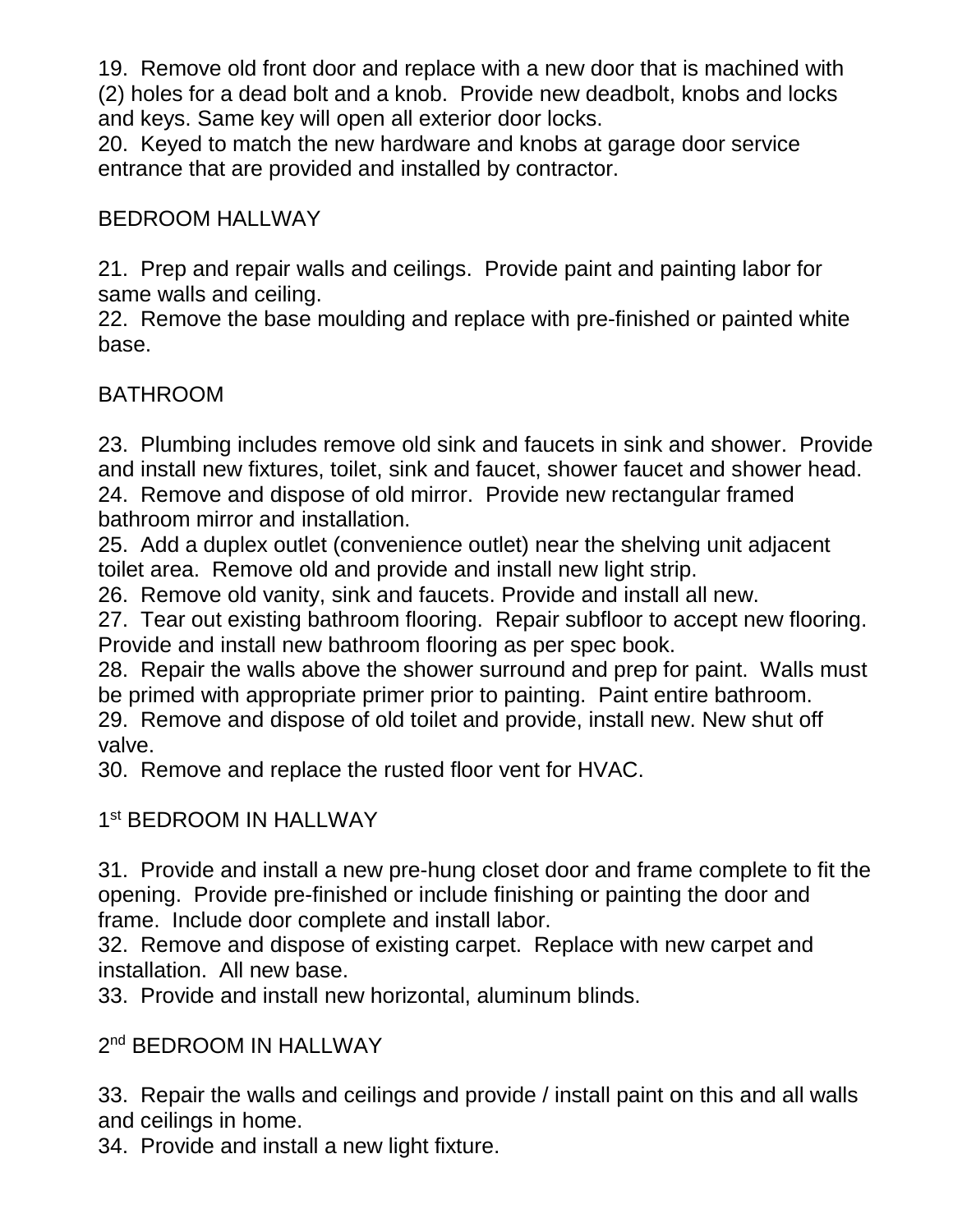- 35. Provide and install new horizontal, aluminum blinds.
- 36. Remove old flooring and provide and install new flooring.

MASTER BEDROOM

37. Remove old bi-fold and replace with new. Provide and install complete new bi-fold hardware package. Do not re-use any existing bi-fold hardware. Match style and trim moulding with existing. Stain and or finish to match.

38. Repair walls, provide all materials and paint every wall and ceiling in home.

- 39. Remove old carpet and provide / install new carpet.
- 40. All new white base in this and every room in home.

# LAUNDRY/UTILITY

41. Include cost to replace the 50 gallon Bradford White Water Heater. This is a model #M250T6DS2. \*\*\*It may be possible to repair the existing hot water heater by replacing the lower heating element. If a repair of the water heater is possible, credit back the savings.

42. Allowance for potential extra requests. Please, include an additional line item totaling 10% of the total project costs in the form of an allowance. This may be used with approval from Project Coordinator.

*Specified Product Substitutions: All proposed product substitutions must be approved by the Project Coordinator 5 days prior to bid. Any approved substitutions, will be made available to all bidders.*

# Contacts:

**Interested bidders shall contact Jim Carpenter, Project Coordinator, at 320-532-7432 (office), 320-364-9865 (cell) or at [james.carpenter@millelacsband.com](mailto:james.carpenter@millelacsband.com) to be included on the bidder's list in** 

**the event that any addendums are issued for this project.**

### Mobilization:

- 1. The Contractor shall be capable of mobilizing his equipment and crews within seven days of the receipt of Notice to Proceed.
- 2. Contractor shall provide means and methods for all building phases of construction.

### **COMMUNITY DEVELOPMENT/PROJECT MANAGEMENT RESERVES THE RIGHT TO REJECT ANY AND ALL BIDS FOR ANY REASON.**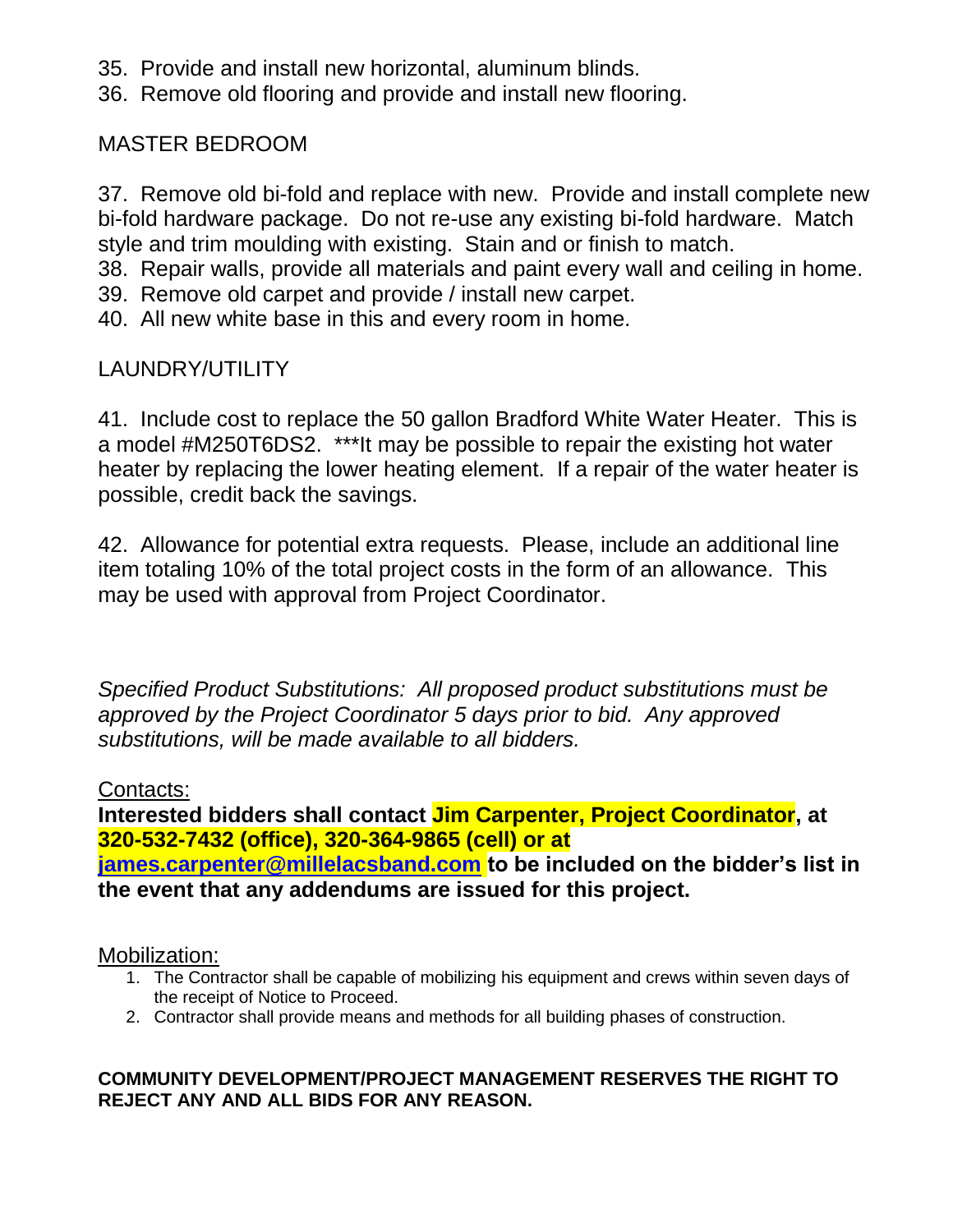#### Bidding notes:

- 1. Submit proposal in lump sum (supply and install), not to exceed amount
- 2. All Contractors (including subcontractors) must comply with Davis Bacon wage requirements.
- 3. All Contractors must provide the following along with their bid submittal:
	- a. Completed and signed MLB Community Development Construction Bid Form
	- b. A copy of Current MLB Vendor's License (or a copy of the submitted application)
	- c. A copy of Current Insurance Certificate
	- d. A copy of Subcontractor/Material Supplier list
	- e. A copy of valid State of Minnesota Contractor's License (if applicable)
	- f. A copy of Authorized Signature Sheet (submitted with first bid submittal)
- 4. All Contractors must comply with all Mille Lacs Band of Ojibwe American Indian Employment requirements (see 18 MLBSA § 5). Contact Lori Trail (TERO DIRECTOR) 320-532-4778 or EMAIL Lori Trail at Lori. Trail@millelacsband.com.

#### **All proposals MUST be mailed and labeled as follows:**

**Mille Lacs Band of Ojibwe Commissioner of Community Development Sealed bid: (218 Old Military Road Sandstone, MN 55072) P.O. Box 509 Onamia, MN 56359**

\*\*Please note that the bids submitted via mail to the P.O. Box. FedEx and UPS will not deliver to a P.O. Box and the Onamia post office will not accept hand delivered items. Please plan accordingly to ensure the timely receipt of your bid submittal.

**\*\*The Band reserves the right to reject any bid that it is unable to collect at the Onamia post office by the bid deadline date and time, provided that the Band has made diligent and reasonable efforts to collect the bid. The Band reserves this right even in the event that the bid has been postmarked before the deadline.**

# **PROPOSALS NOT SUBMITTED IN THIS MANNER WILL BE REJECTED.**

#### Licensing:

Firms must be licensed with the Mille Lacs Band of Ojibwe. A copy of this license (or the license application) must accompany each bid. Licensing process can take several weeks. If you are not currently licensed with the MLBO, please submit a copy of your license application along with your proposal. Contact Elizabeth Thornbloom at (320)532-8274 or via email at [EThornbloom@grcasinos.com](mailto:EThornbloom@grcasinos.com) with questions regarding licensing and for the license application.

# Permit and Contractor Requirements:

Permits: Contractors are responsible to attain all necessary permits for all work, including Mille Lacs Band of Ojibwe (MLBO) Permits and the City of Sandstone.

#### **Bonding Requirements: In accordance with 2016 MLB Project Specification Book.**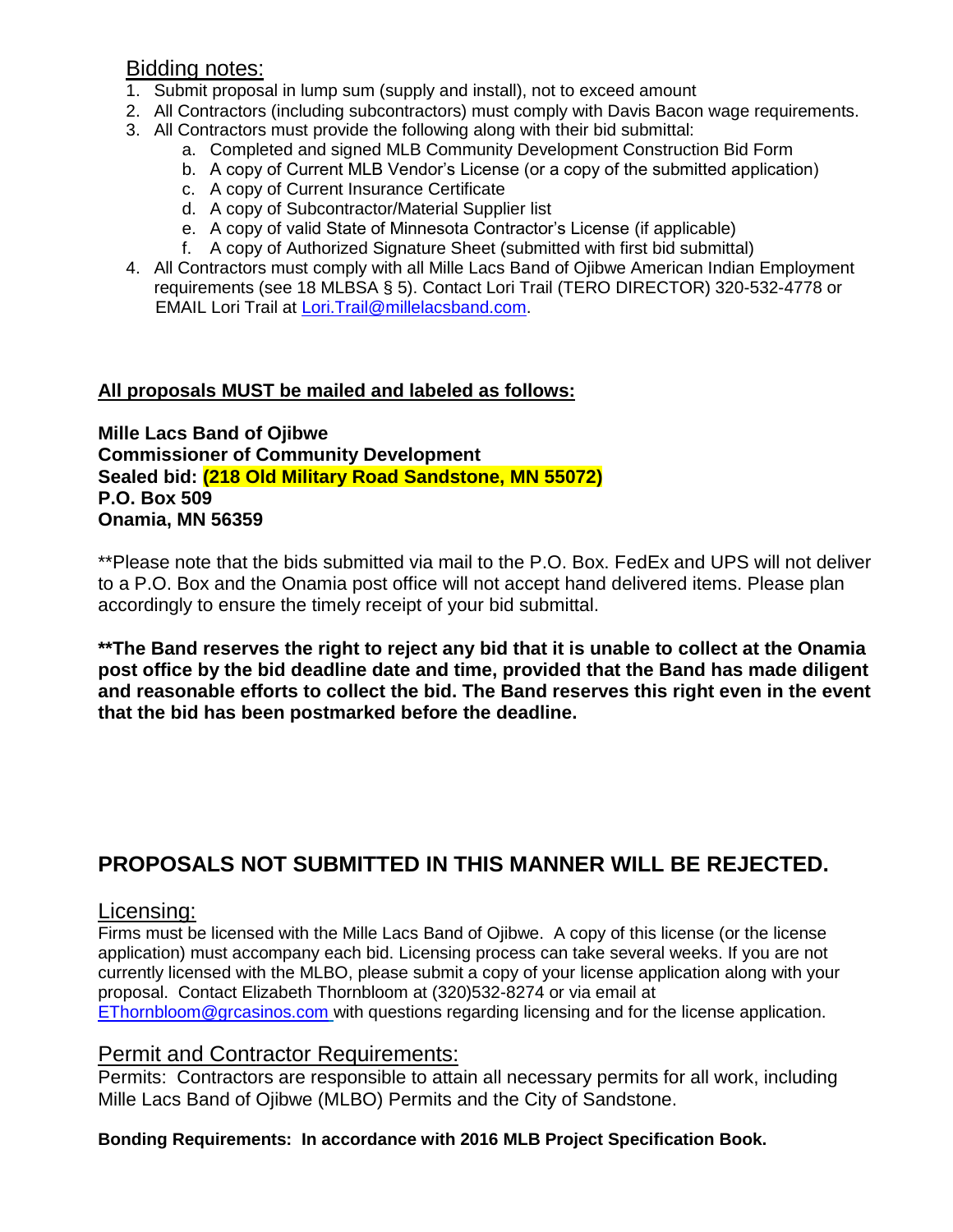MLBSA Section 17 Procurement Statue Ordinance 03-06 states the following:

#### Section 17. Bonding

- A. In construction contracts that are federally funded or deemed commercial, bonding is required. These types of contracts shall demand a performance bond not less than twenty (20%) percent of the total contract price, but not to exceed \$500,000.00. A performance bond requirement is to ensure that, if a contractor defaults, the Band may request that the surety pay the expense incurred to complete the construction contract.
- B. In addition, all construction contracts identified as federally funded or commercial shall be covered by a payment bond equal to one payment installment or cover subcontractors/suppliers as determined by the Contracting Officer or his agents. The payment bond must contain language stating that if the contractor fails to make a payment to its subcontractors/suppliers, the surety will make the necessary payment.
- C. For all Band funded residential construction projects, a performance bond is required for contracts in excess of \$100,000.00.

### SECTION II – BIDDING FORMS

Bidding Requirements and Contract Forms

COMMUNITY DEVELOPMENT PROJECT MANAGEMENT

# FY 2022 CONSTRUCTION BID FORM REQUIRED FOR ALL BIDS

| FIRM NAME: THE RESIDENCE OF THE RESIDENCE OF THE RESIDENCE OF THE RESIDENCE OF THE RESIDENCE OF THE RESIDENCE OF THE RESIDENCE OF THE RESIDENCE OF THE RESIDENCE OF THE RESIDENCE OF THE RESIDENCE OF THE RESIDENCE OF THE RES |                 |
|--------------------------------------------------------------------------------------------------------------------------------------------------------------------------------------------------------------------------------|-----------------|
| JOB/PROJECT: (218 Old Military Road Sandstone, MN 55072)                                                                                                                                                                       |                 |
| <b>LUMP SUM PRICE:</b>                                                                                                                                                                                                         |                 |
|                                                                                                                                                                                                                                | \$              |
| (Written Value)                                                                                                                                                                                                                | (Dollar Amount) |
| ALTERNATE #1 (IF APPLICABLE):<br>(Indicate specifics of what is to be included in Alternate 1.)                                                                                                                                |                 |
|                                                                                                                                                                                                                                | \$              |
| (Written Value)                                                                                                                                                                                                                | (Dollar Amount) |
| ALTERNATE #2 (IF APPLICABLE):<br>(Indicate specifics of what is to be included in Alternate 2.)                                                                                                                                |                 |
|                                                                                                                                                                                                                                | \$              |
| (Written Value)                                                                                                                                                                                                                | (Dollar Amount) |
| Acknowledgement of Addendum(s): 1) ____________ date<br>2)                                                                                                                                                                     | date 3<br>date  |

#### **BID GUARANTEE PERIOD:**

I agree to hold this bid open for a period of **90 days** after the bid opening. If this bid is accepted I agree to execute a Contract and/or a Purchase Order with the Mille Lacs Band of Ojibwe along with furnishing all required bonding (if required) and insurances.

| <b>TERO COMPLIANCE:</b> |
|-------------------------|
|                         |